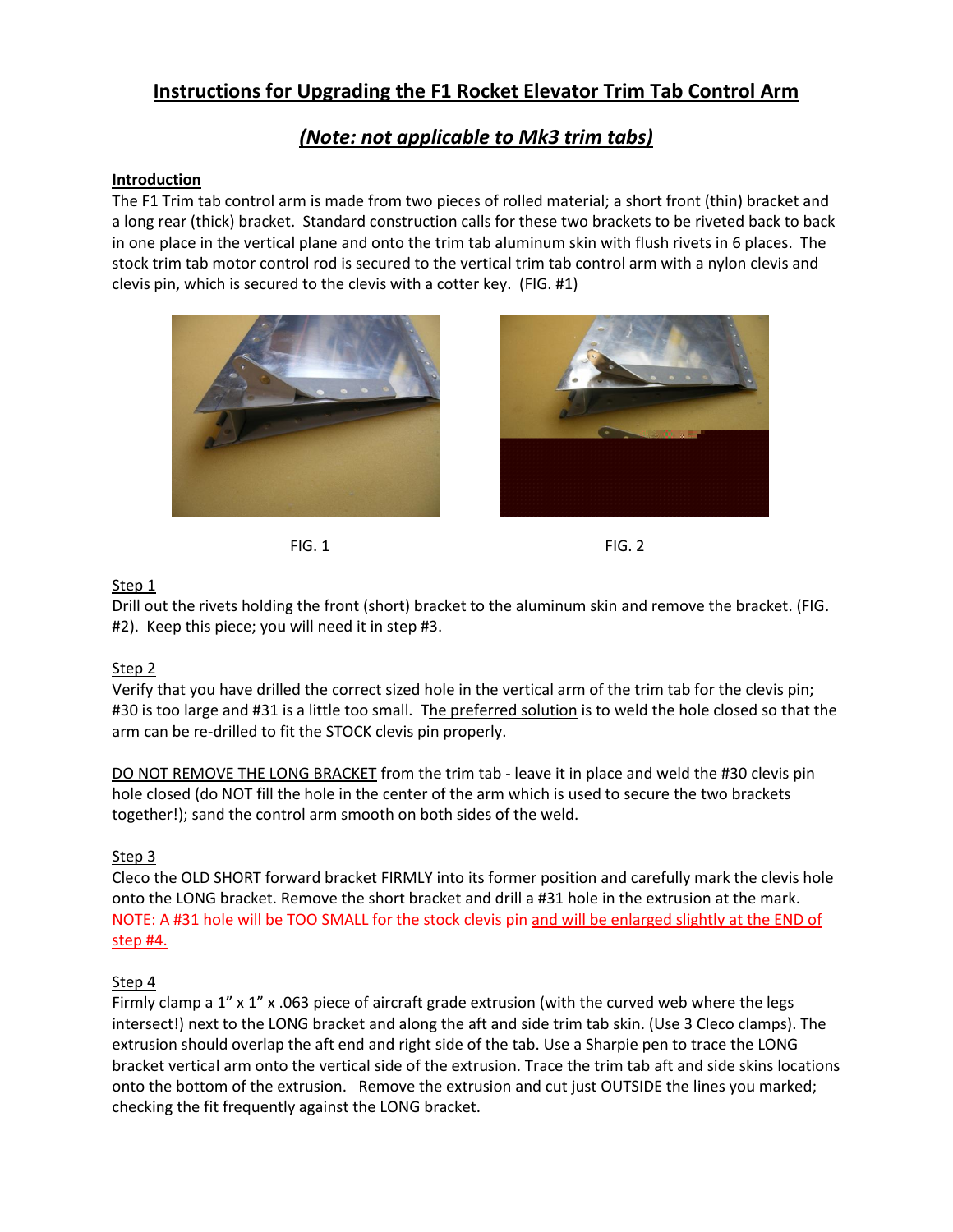When you have a good fit, securely clamp the extrusion into place, especially along the tab skins or it will have a tendency to rock up and down a little. Transfer the three "old" short bracket holes from the trim tab skin onto the bottom of the extrusion and drill to #40. Re-secure the extrusion into place and drill the holes up to #30, matching the old attach holes, Cleco as you go. Check the fit and edges of the two brackets, final trim and polish as required.

The ultimate goal is to be able to add one *additional* rivet between the forward (wide) end of the short bracket and the rear "C" spar. It may have to be inboard OR outboard of the single hole that already exists. I had to go inboard on mine; there wasn't enough room outboard. Drill a #30 hole for the extra rivet at the "C" spar location. (FIG. #3,)



FIG. #3

Carefully squeeze (3) #4 std. (dome) rivets into place along the extrusion and trim tab skin. Drill #30 through the bracket attach hole (NOT THE CLEVIS HOLE!!) on the LONG bracket vertical arm through the extrusion and Cleco. Squeeze (1) #4 std. dome rivet at the vertical arm to secure the two brackets together. (FIG. #4)



FIG. #4